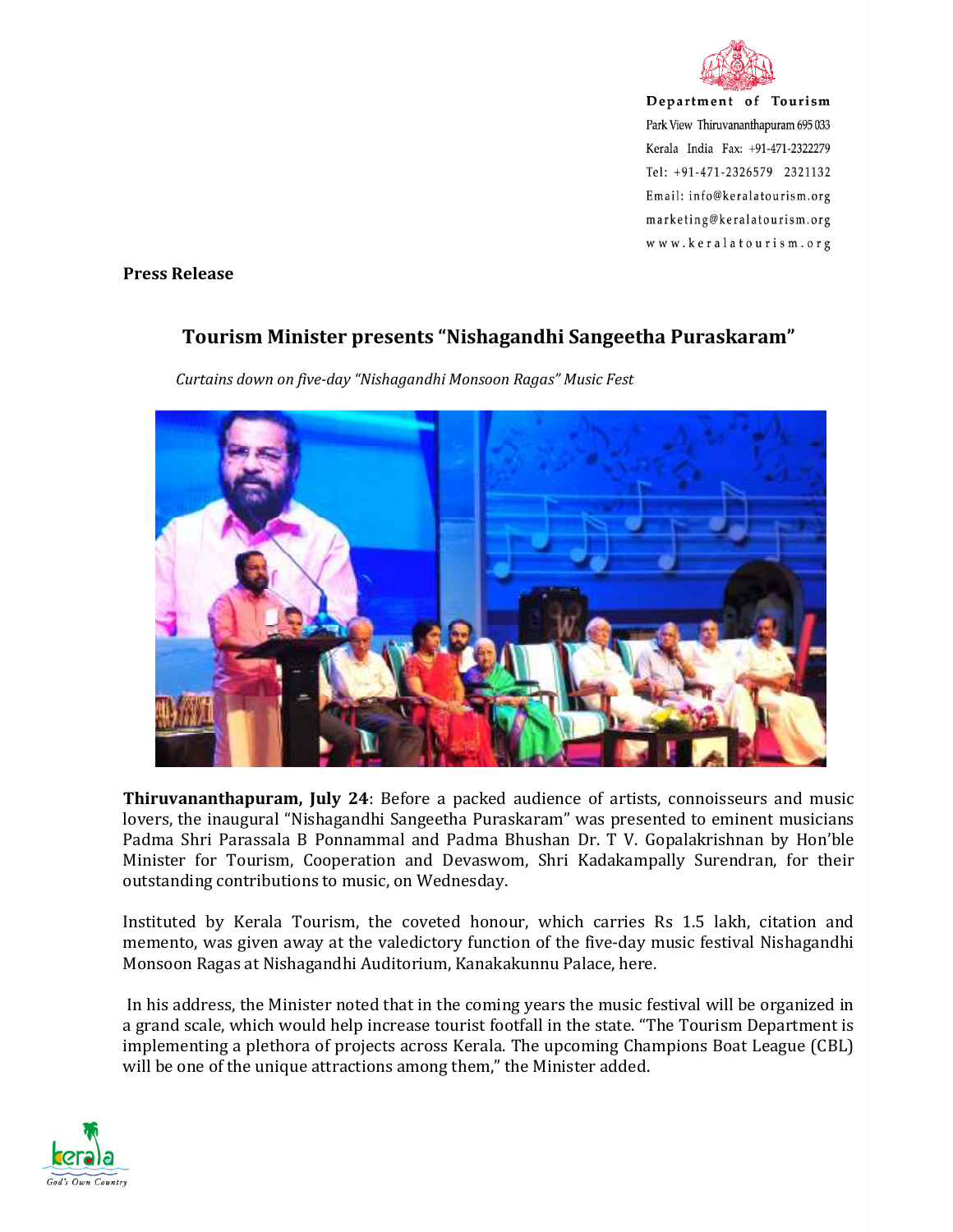

Department of Tourism Park View Thiruvananthapuram 695 033 Kerala India Fax: +91-471-2322279 Tel: +91-471-2326579 2321132 Email: info@keralatourism.org marketing@keralatourism.org www.keralatourism.org



Receiving the award, Smt. Ponnammal said she considered the honour from her home state as the most precious one than the other awards she had received. Dedicating the award to his mentors, Dr. Gopalakrishnan said music would grow only if the right kind of encouragement was given to it.

Poet and lyricist Shri Sreekumaran Thampi; and former Chief Secretary and lyricist Shri K Jayakumar, who had been members of the selection committee, were the Chief Guests at the function.



*Image Caption: Padma Bhushan Dr. T V. Gopalakrishnan receiving the award* 

In his felicitation speech, Shri Thampi said both the awardees are the perfect choice for the maiden "Nishagandhi Sangeetha Puraskaram".

Shri Jayakumar said the two legends of Carnatic Music had dedicated their lives to art sans expecting any reward.

Shri M. Vijayakumar, Chairman, KTDC presided over the function. Smt Rani George IAS, Tourism Secretary, welcomed the gathering. Shri P. Bala Kiran IAS, Tourism Director; and Shri Palayam Rajan, Councillor, Thiruvananthapuram Corporation, were also present.



 The five-day music festival has brought rare treat of classical and ethnic musical traditions of the sub- continent, featuring both vocalists and instrumentalists of various streams. Contemporary